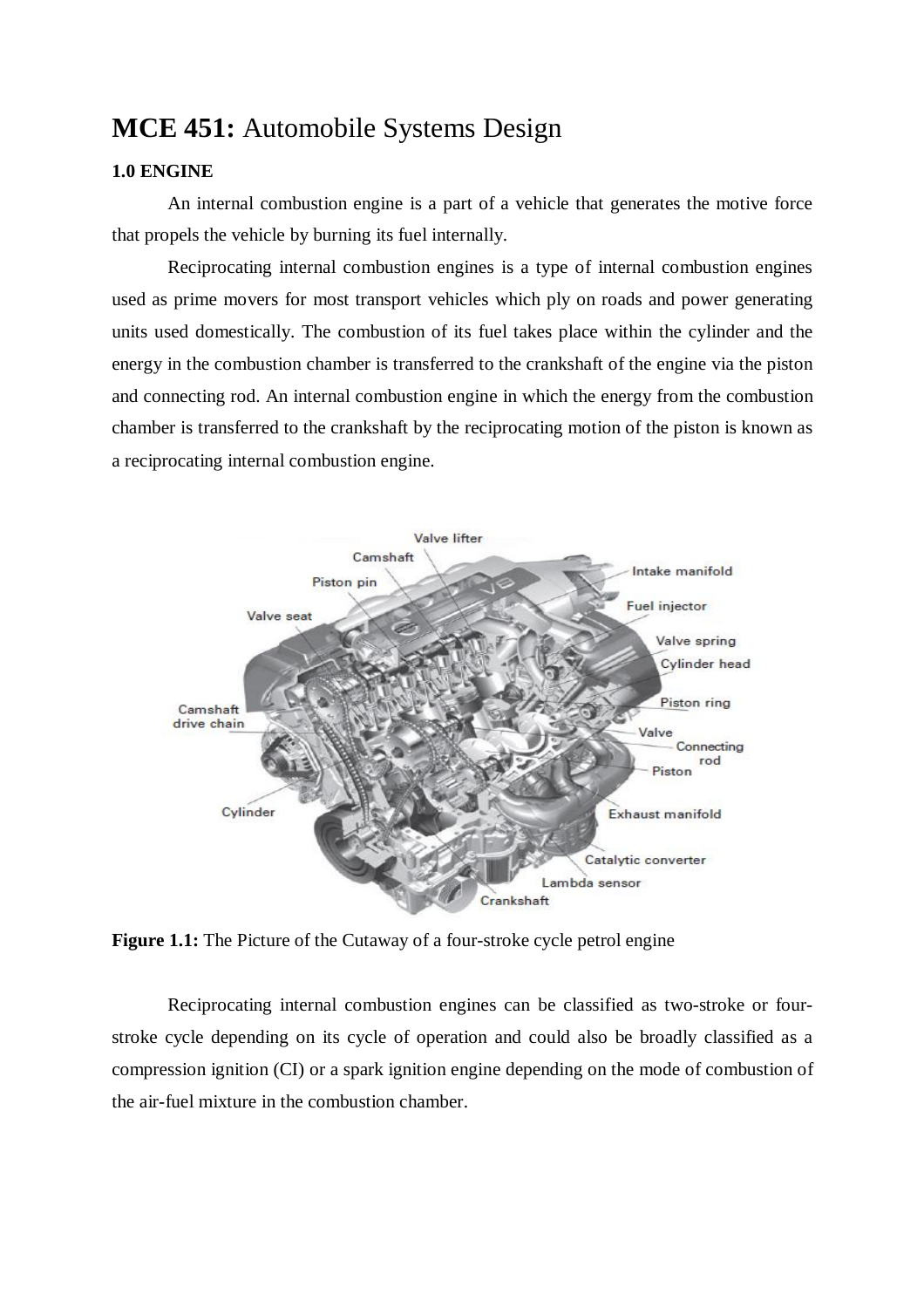

**Figure 1.2:** The Basic Operation of a Four-Stroke Cycle Engine

![](_page_1_Figure_2.jpeg)

**Figure 1.3:** Two-stroke cycle engine configurations (a) cross-scavenged (b) loopscavenged and (c) uniflow-scavenged.

Piston is the reciprocating component of a cylinder bore with the main purpose of transferring the force from the expanding combusting gases to the crankshaft through the connecting rod or con rod as it is also referred to. The piston and its piston rings, form the combustion chamber with the cylinder head, sealing and preventing the combusting/combusted gases from escaping into the crankcase. At ignition of the air-fuel mixture, the combusting gases expand exerting pressure on the piston crown which is